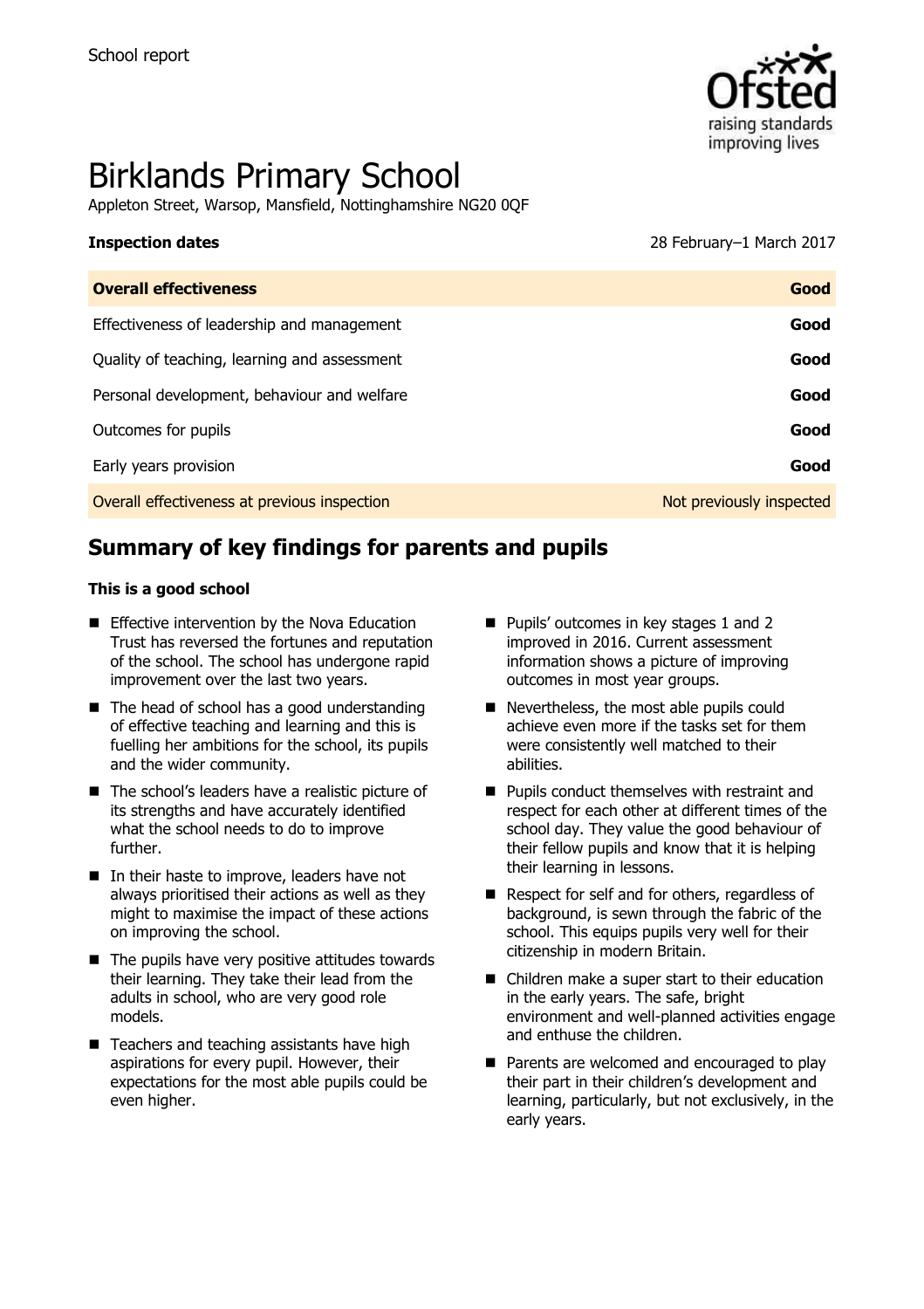

# **Full report**

### **What does the school need to do to improve further?**

- Refine senior and subject leaders' monitoring and evaluation of the school's performance to pinpoint, prioritise and assess the impact of the key areas for improvement more precisely.
- Ensure that teachers match work to pupils' abilities more accurately to embed and deepen pupils' learning, thereby maximising rates of progress and attainment for all, but particularly for the most able.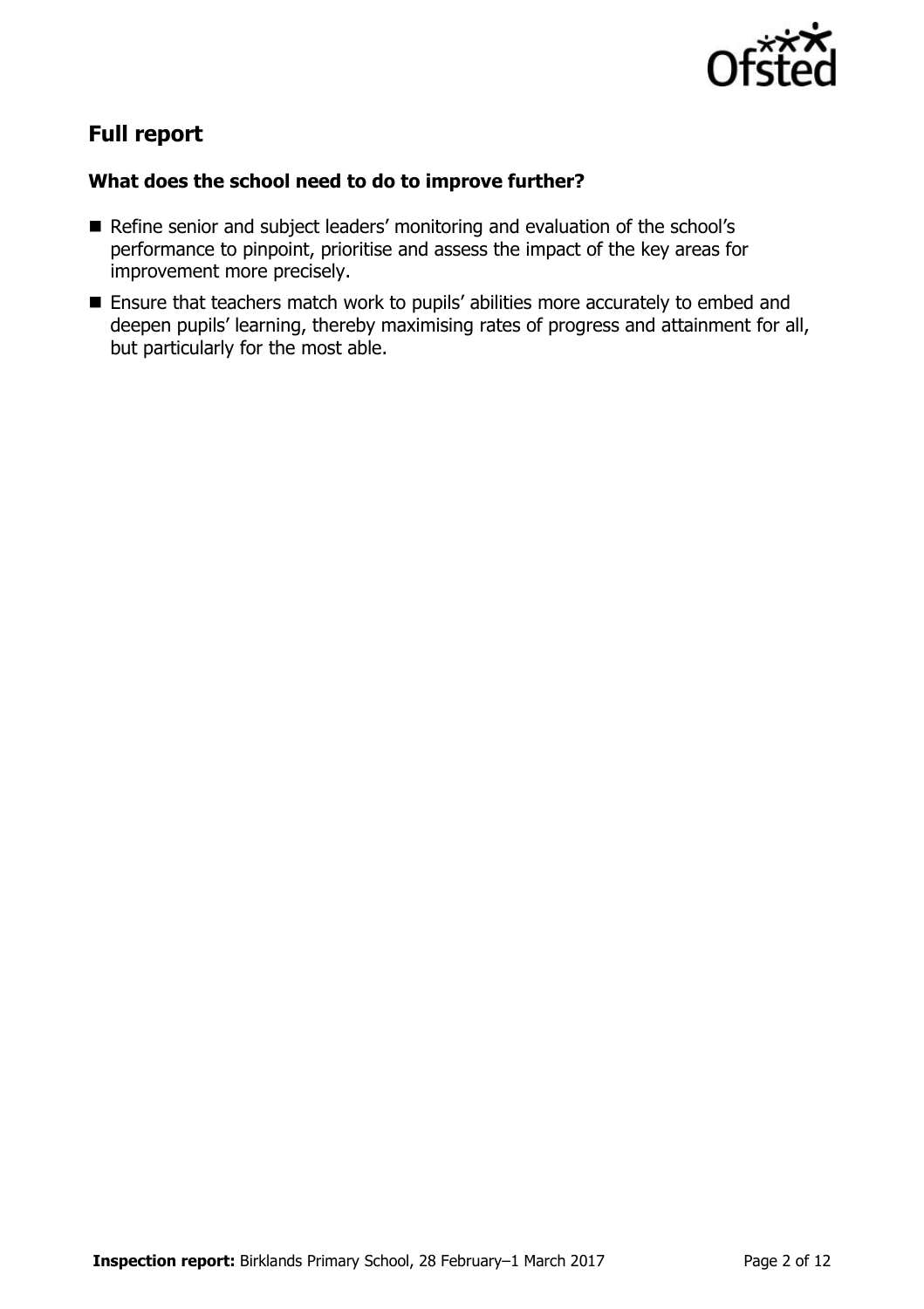

# **Inspection judgements**

#### **Effectiveness of leadership and management Good**

- $\blacksquare$  The decisive actions of the Nova Education Trust, particularly since September 2015, have enabled the school to shake off the shackles of underperformance that had hindered its performance in the past. Trust officers have provided very effective support for school leaders, while holding them closely to account for the performance of each pupil. Parents, pupils and staff show great pride in the school and share the view that it has improved significantly over the past 18 months.
- The senior leaders have an accurate picture of the school's performance. They use their increasingly strong links with schools from within the trust and wider afield to secure their judgements. Their plans for the further improvement of the school are closely linked to this evaluation, as are the targets set for the management of the performance of teachers. This is ensuring that teachers are held closely to account not only for pupils' outcomes but also for the roles they play in the wider success of the school.
- The head of school has secured the trust and respect of parents and staff. She is ambitious for the personal and academic achievement of each pupil, with a very clear vision of what the school needs to do to improve further. She and her staff act as impressive role models for pupils and this has played a major part in securing the culture of calmness, care and personal challenge that is ever-present throughout the school.
- Leaders have invested heavily in the training and professional development of teachers and teaching assistants. This has ensured that staff apply policies and practices consistently. It has played an important role in securing improved pupils' behaviour and raising standards in all year groups.
- Subject leaders, including the special needs coordinator, are an emerging strength of the school. The head of school is increasingly delegating roles and responsibilities to other school leaders and these leaders are rising to the challenges they are set. They know the strengths and areas in need of improvement in their subjects, contributing to the wider actions needed to improve the school's performance over time.
- The school's curriculum offers a wide range of opportunities for pupils to learn and develop new skills, although leaders are acting to improve this further. The curriculum is particularly effective at securing good levels of spiritual, moral, social and cultural knowledge and understanding. Consequently, pupils are increasingly well prepared to take their place in modern Britain.
- Leaders use the additional funds provided through the physical education (PE) and sports development grant effectively. In addition to providing training to improve teachers' skills in delivering high-quality PE lessons, pupils have increased access to extra-curricular sporting activities. Pupils in Year 6 are particularly aware of the impact of improved playground facilities on the quality of their playtimes and the improved behaviour of pupils at break and lunchtimes.
- Leaders prioritise the progress of disadvantaged pupils, using the pupil premium to support this group increasingly effectively.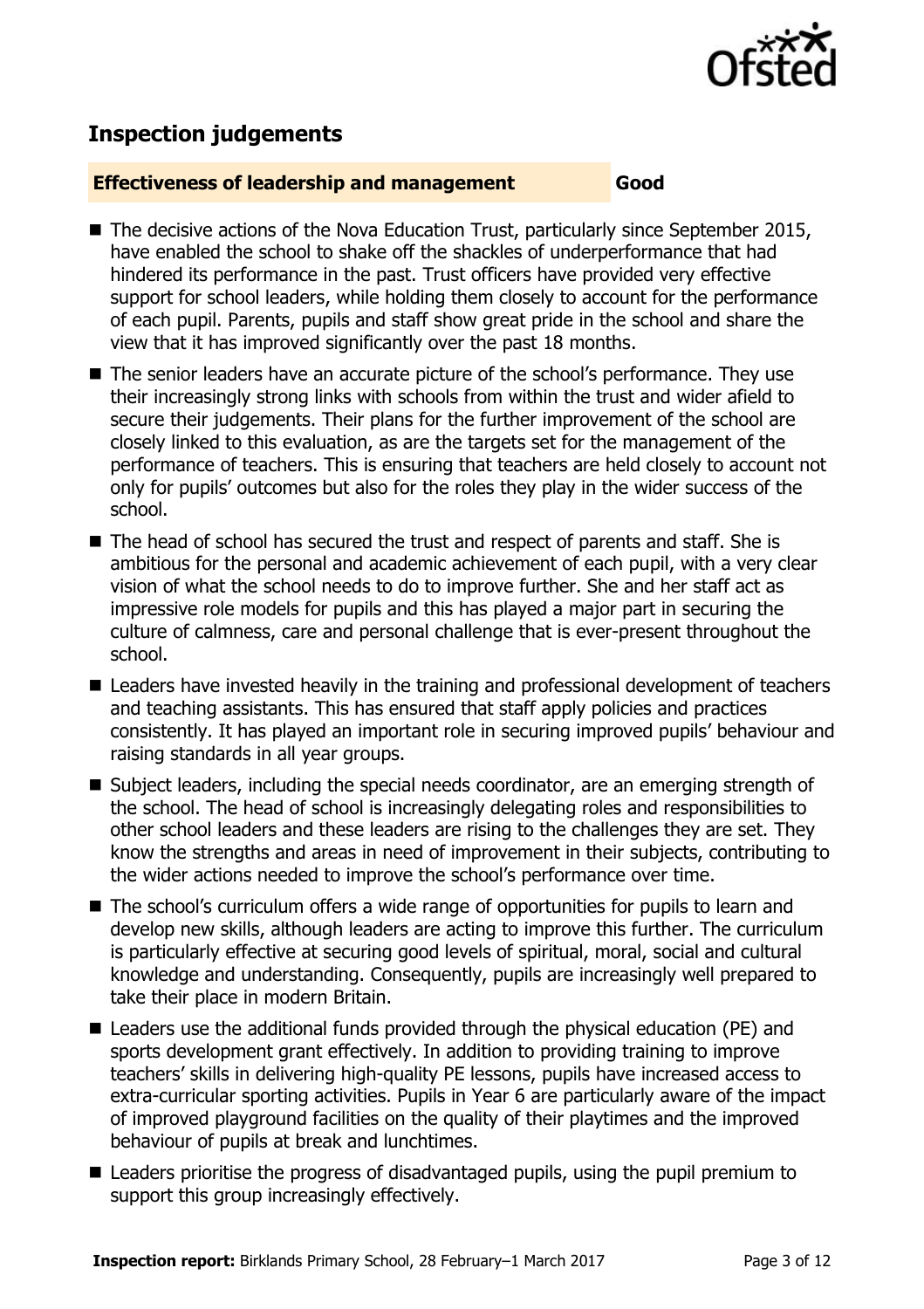

Leaders track the emotional and academic progress of particularly vulnerable pupils, such as those who are looked after, in great detail and act quickly to minimise disruptions to their learning. As a result, the difference in outcomes for disadvantaged pupils compared to non-disadvantaged pupils nationally is diminishing.

■ Leaders monitor the school's performance regularly and in depth. However, their evaluations of what the school does well and what it needs to do to improve further are not as sharp as they need to be. This results in too many initiatives taking place at the same time without a clear understanding of which are working well and which can be replaced or dropped altogether.

### **Governance of the school**

- $\blacksquare$  The governance of the school has seen considerable change since the conversion to an academy. The trust's introduction of an interim executive board brought increased rigour, challenge and accountability to the school's leaders. It also provided a strong training ground for the school's recently appointed governing body.
- The governors are clear about their roles and the responsibilities that go with them. Their knowledge and understanding of the school is increasing rapidly. They take nothing for granted and make regular checks to ensure that the information they receive from the school's leaders is accurate.
- The governors are diligent in their monitoring of the use of additional funds such as the pupil premium. They play an active part in ensuring that pay progression is linked to teachers' performance in the classroom and their contribution to the wider school community. The governors' role as both critic and friend to the school's leaders is ensuring that the school continues to improve quickly.

### **Safeguarding**

- The arrangements for safeguarding are effective and leaders ensure that statutory requirements are met. Staff and governors receive regular training and this extends to those who staff the school's breakfast club. However, the culture of care and protection extends far beyond that of fulfilling statutory requirements, with pupils and adults showing a high level of respect and thoughtfulness towards each other.
- **Pupils are taught how to stay safe online from the early years, as leaders have** recognised that even the school's youngest children are often using the internet at home. By Year 6, pupils are able to talk knowledgeably about how the school keeps them safe and the strategies they can use to keep themselves safe. Pupils trust adults in the school to deal with any concerns quickly and effectively.
- **Parents and pupils agree that incidents of bullying are rare and that the school is a safe** place to learn. Pupils' tolerance for each other, regardless of background, is apparent at all times. This was in evidence in the breakfast club where pupils of all ages played, talked and ate together before starting the school day in a calm and respectful manner.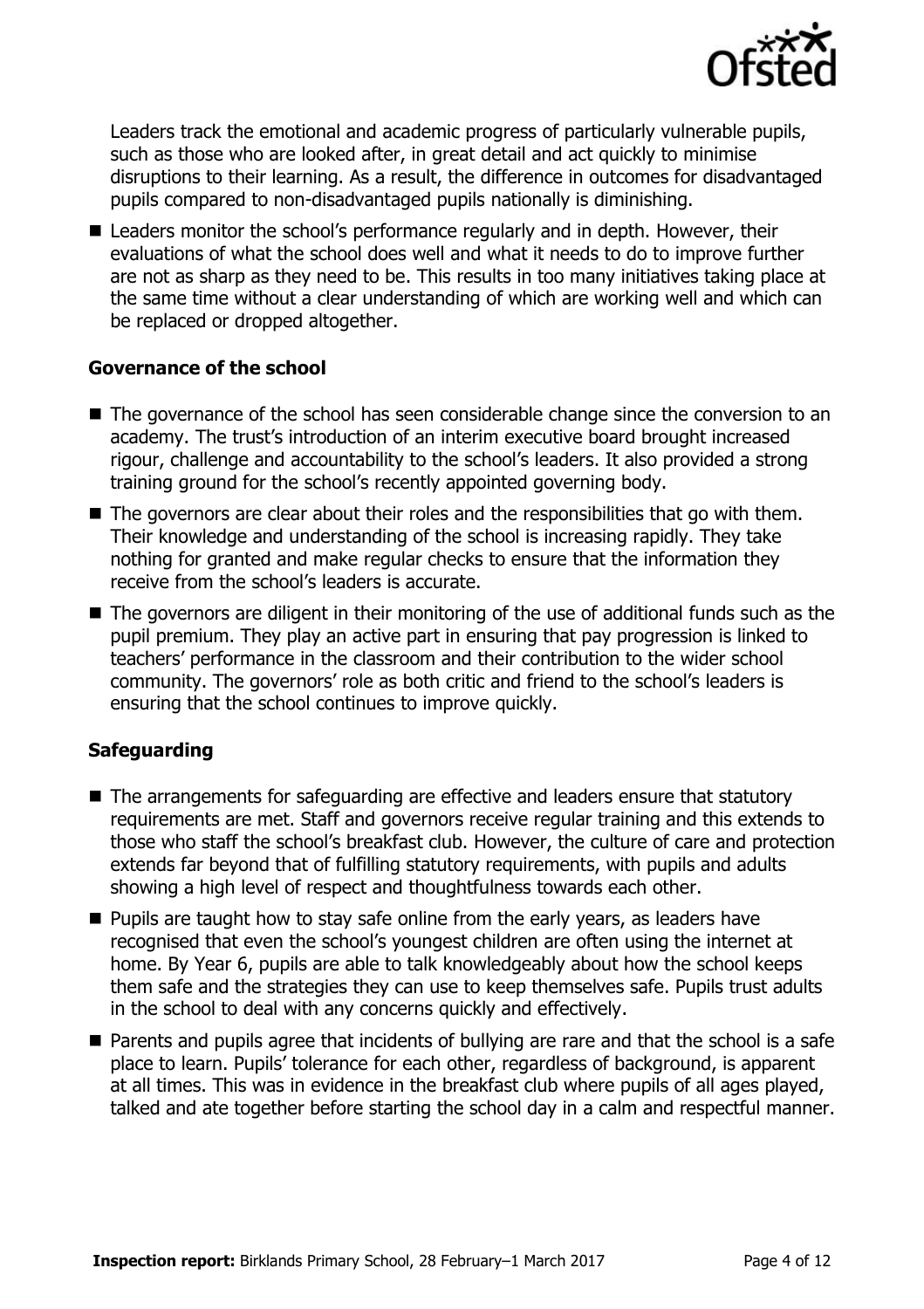

#### **Quality of teaching, learning and assessment Good**

- The teachers and teaching assistants share the leaders' high aspirations for every pupil. Relationships with pupils are very strong and the staff's desire for each pupil to succeed is tangible. The majority of pupils achieve well as a result.
- The teachers follow school policies and leaders' directives fully. This results in consistency in most aspects of teaching and learning, such as the clarification of key learning points for pupils during each lesson. This is helping the majority of pupils to understand what they are doing and why. For example, Year 6 pupils can explain the relevance of their recent learning about the ancient Mayans' civilisation, while in Year 1 pupils knew that writing is an important skill for people who help us, such as police officers.
- The teachers and teaching assistants manage the behaviour of pupils very well and this helps to create the positive climate for learning that is seen in all classes. The pupils are eager and enthusiastic participants in lessons, regardless of their abilities or backgrounds. The pupils' attitudes to their learning rarely slip even when the work set for them is not as challenging as it could be.
- The teachers and teaching assistants are effective in developing pupils' phonic skills. Following poor phonics outcomes in 2015, leaders have successfully addressed the early reading skills of pupils in key stage 1 through professional development opportunities for staff and regular monitoring by leaders. Consequently, pupils' phonic skills are now well embedded by the time they leave key stage 1.
- The leaders and teachers have fostered a culture of reading through which many pupils are now highly motivated to read for pleasure. The pupils repeatedly told inspectors that they strive for the platinum reading award because they love to celebrate their reading achievements while having a hot chocolate with senior leaders. When reading to inspectors, pupils of different ages and abilities often read with fluency and expression, using their phonic skills well to attempt tricky or unfamiliar words.
- The teachers plan writing lessons that place a heavy focus on the development of grammar skills in response to gaps that have been identified in pupils' prior learning. The adaptations that leaders have made to the writing curriculum, in an attempt to engage boys more effectively, are having a positive effect. Boys are now more willing writers who are better equipped to write accurately and for longer periods, when the opportunities arise.
- Pupils' outcomes in mathematics have improved substantially over the past two years as a result of improved teaching and learning. The teachers plan lessons that are well structured and that build on pupils' prior learning. Pupils regularly practise and apply their learning, with increasing opportunities to use reasoning to explain what they have done and why.
- The teachers plan lessons that identify the different abilities and backgrounds of pupils. They generally deploy teaching assistants and additional adults well, particularly to support the learning of the less able pupils and pupils who have special educational needs and/or disabilities. Adults' questions are usually well thought through to engage pupils and to extend their learning.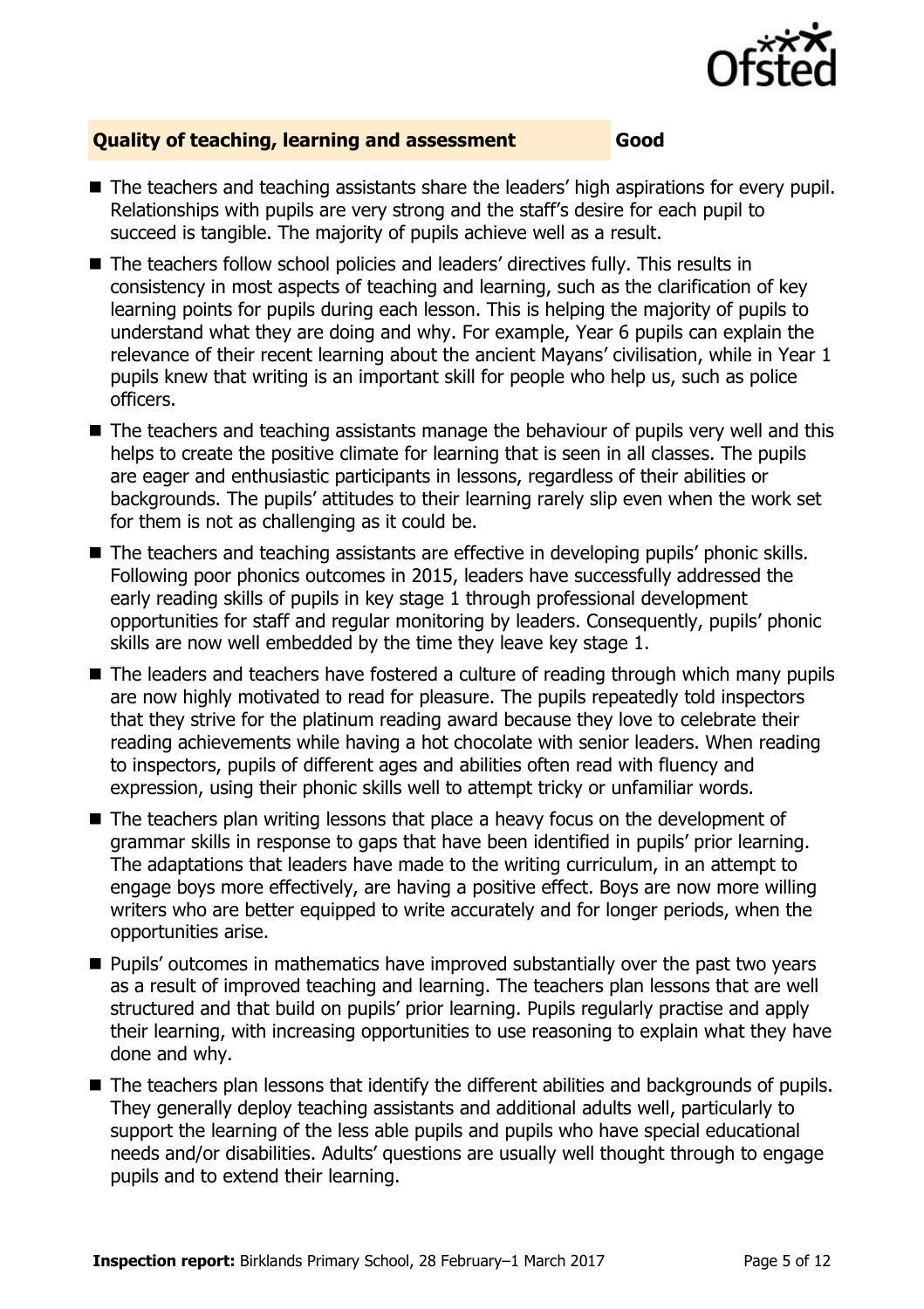

■ Too few pupils attain at the highest levels in reading, writing and mathematics in key stages 1 and 2. This is because, although teachers have high aspirations for all pupils, teachers' expectations of what some pupils can achieve could be even higher. For these pupils, and in particular for the most able pupils, teachers are not sufficiently adept at identifying the next steps in pupils' learning to ensure that they are fully challenged.

#### **Personal development, behaviour and welfare Good**

#### **Personal development and welfare**

- The school's work to promote pupils' personal development and welfare is good.
- **Pupils are enthusiastic learners who are eager to share their work with the adults in** school and visitors. School staff promote and model essential life skills such as perseverance and determination to good effect. As a result, pupils show increasing levels of resilience in lessons, having the confidence to make mistakes and to learn from them.
- From their entry into the early years, pupils are taught to respect each other and their school environment. By the time they reach Year 6, many pupils are able to express opinions and ideas that extend beyond their learning of facts. Often this includes the capacity to empathise with others from different backgrounds, lifestyles, countries or cultures: 'Everyone is the same, we judge them on the inside not the outside. No, actually we don't judge people at all,' commented a Year 6 pupil, with the full agreement of her classmates.
- **Pupils volunteer willingly for the positions of responsibility that are increasingly** available as they move through the school. Many of these positions help pupils to understand key British values such as democracy, with elections taking place to fill vacancies. Others, such as dinner helpers, introduce values such as service to others. Along with specific lessons, these roles of responsibility ensure that pupils' personal and social education is well developed.

#### **Behaviour**

- The behaviour of pupils is good.
- **Pupils' conduct around the school and at different times of the day is consistently good.** Pupils are courteous and thoughtful towards each other, adults and visitors to the school. Year 6 pupils speak highly of the school's behaviour system and its impact on eliminating disruptive behaviour in lessons, name-calling and other forms of disrespect between pupils or towards adults.
- $\blacksquare$  Pupils follow the positive examples set by the teachers and teaching assistants. They work collaboratively, listening to their classmates and respecting different opinions in a mature manner. Pupils feel safe and this enables them to express their opinions and challenge each other's ideas without fear of ridicule or embarrassment.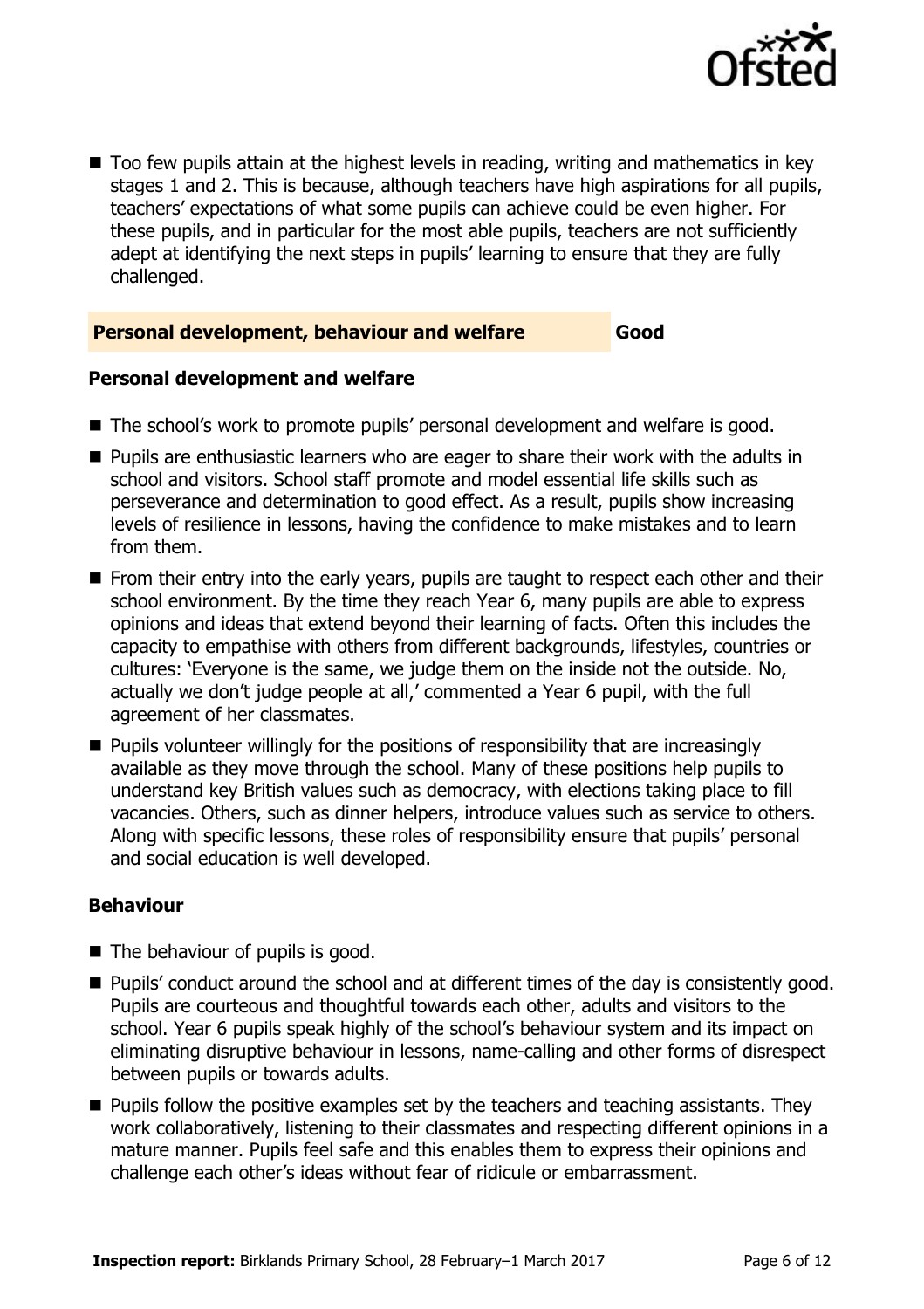

- Attendance is broadly in line with the national average, with pupils arriving punctually and ready for the day ahead.
- **Pupils take pride in their appearance and display very strong attitudes to their learning,** which rarely slip, even when teaching is not well matched to their abilities.

#### **Outcomes for pupils Good**

- In 2016, the published outcomes for pupils in key stages 1 and 2 showed an improvement over the previous year. At the end of key stage 1, the proportion of pupils attaining at the level expected for their age was broadly in line with the national figures for reading, writing and mathematics. By the end of key stage 2, the picture was similar for writing and mathematics, with reading attainment exceeding the national average.
- **Pupils leaving key stage 2 made strong progress from their starting points, particularly** in mathematics. After a dip in their phonics outcomes in Year 1, pupils left key stage 1 having made up for lost learning and achieved the national averages in reading and phonics. These outcomes reflect the good quality of teaching in Years 2 and 6 during the last academic year.
- In 2016, the proportion of pupils achieving the expected standard in the Year  $1$ national phonics screening check improved significantly. This was the result of improved teaching and leaders' determination to develop parents' understanding of their children's use of phonics, while including them in their children's learning.
- Leaders and teachers monitor each pupil's progress every half term to ensure that no pupil falls behind. In-house assessment information shows that pupils in the majority of classes are making progress that often exceeds that expected of them at this point in the year. Work in pupils' books shows that pupils of middle ability are making better progress because teachers often set work that is better suited to their needs.
- The pupil premium is used effectively to improve the outcomes of disadvantaged pupils. While their outcomes were below those of non-disadvantaged pupils nationally in 2016, internal pupil tracking information suggests that the progress of the majority of disadvantaged pupils, including the most able of them, is currently exceeding that of other pupils in the school. This reflects leaders' increasingly close scrutiny of disadvantaged pupils' outcomes and the rising levels of accountability leaders place on class teachers.
- Pupils who have special educational needs and/or disabilities achieve well in relation to their starting points because of the additional support they receive from teachers and teaching assistants. Leaders monitor very closely other groups of pupils who are potentially vulnerable to underperformance, such as children looked after by the local authority. Personal education plans for these pupils show that leaders and external specialists undertake regular reviews to ensure that any barriers to learning are addressed quickly and effectively.
- $\blacksquare$  From their starting points, the most able pupils do not make as much progress over time as they could. In addition, too few of the previously middle-attaining pupils make the accelerated progress necessary to reach the higher levels of attainment.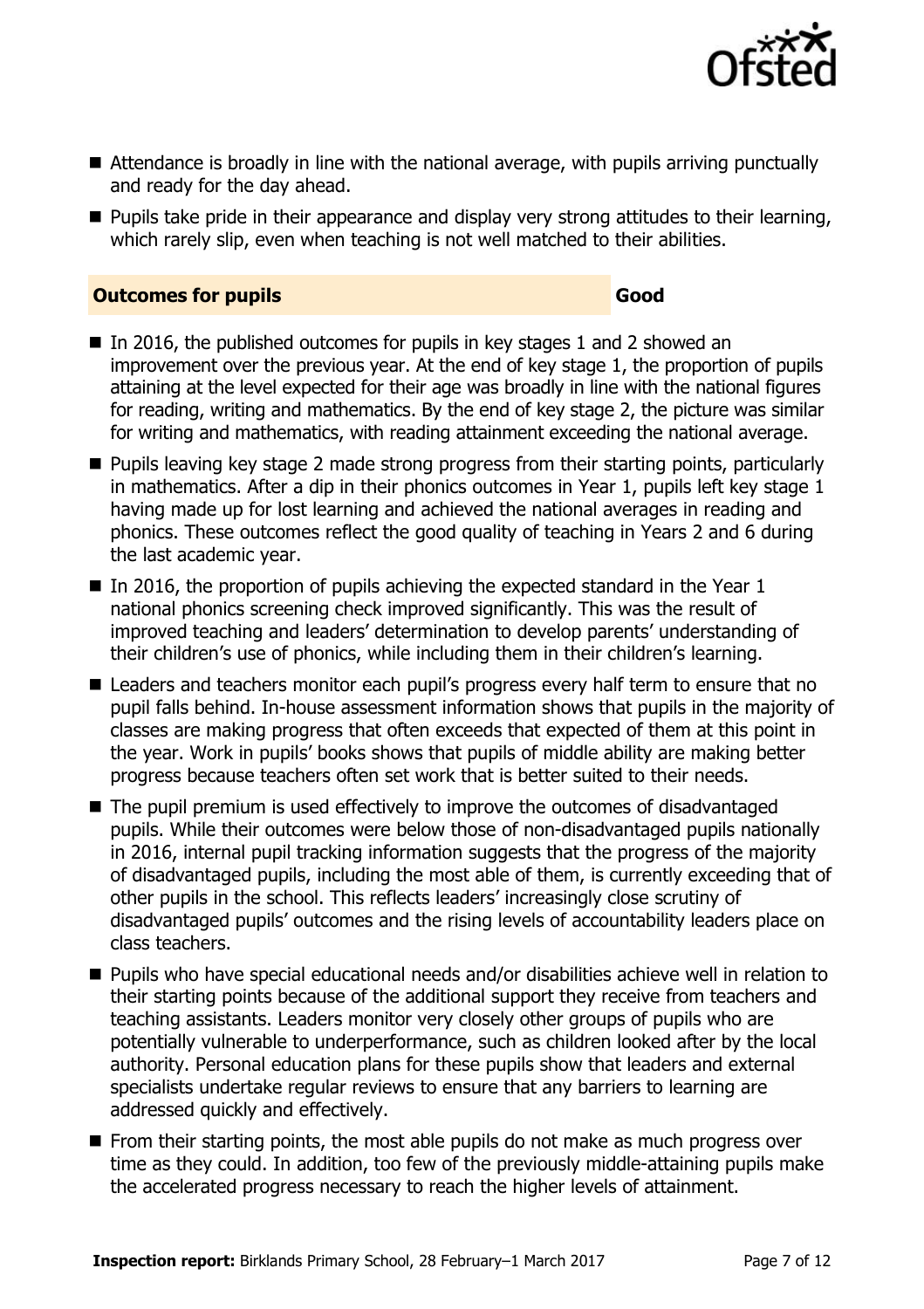

■ Consequently, the proportions of pupils attaining at the highest levels in reading, writing and mathematics combined in key stages 1 and 2 are much lower than those seen nationally.

#### **Early years provision Good Good**

- The children in the early years make a very good start to their education. Teachers establish routines that enable children to settle quickly into their learning. As a result, children are confident, inquisitive learners who are eager to explore new ideas and challenges.
- $\blacksquare$  The children rapidly become immersed in the culture of the school, showing care, consideration and kindness to each other. Links with parents are very strong and this aids the children's transition into school. The teachers view parents as an essential part of their children's development and parents feel their views and input are valued. The early morning phonics sessions for children and their parents are particularly well attended and clearly enjoyed by all.
- The teachers plan topics and lessons that inspire and engage the children. They are alert to the developing learning needs of the children, often responding quickly to the children's suggestions and emerging interests. During the inspection, children bubbled with excitement when using a telescope to look at planets that were hanging from the ceiling. 'The aliens are on the moon which is in space,' explained one child to an inspector.
- The teachers and teaching assistants are adept at assessing children's learning and this ensures that activities are usually effective in supporting children's next steps. The teachers regularly adapt activities in the areas of learning around the classroom to ensure that pupils can extend their learning without direct adult supervision. Adults' questions are usually well thought out to challenge children's thinking. For example, in response to the question 'how do you know that person is an astronaut?', a child replied, 'Because he is wearing a special suit.'
- The early years is well led. Teachers' professional knowledge is strong and they are encouraged to innovate and apply new ideas that are based on well-founded educational research. This results in a learning environment that is brimming with enthusiasm and staff who are highly motivated to drive further improvement.
- Children enter the Nursery at levels of development that are usually below and often well below that which is typical for children of their age. They make rapid progress and this continues during their time in the Reception class. By the time they leave the early years, an above-average proportion are well equipped for the next stage of their education, having achieved a good level of development. However, the activities do not consistently provide the extra challenge needed by the most able children to maximise their progress.
- Safeguarding procedures are effective and all statutory responsibilities are met.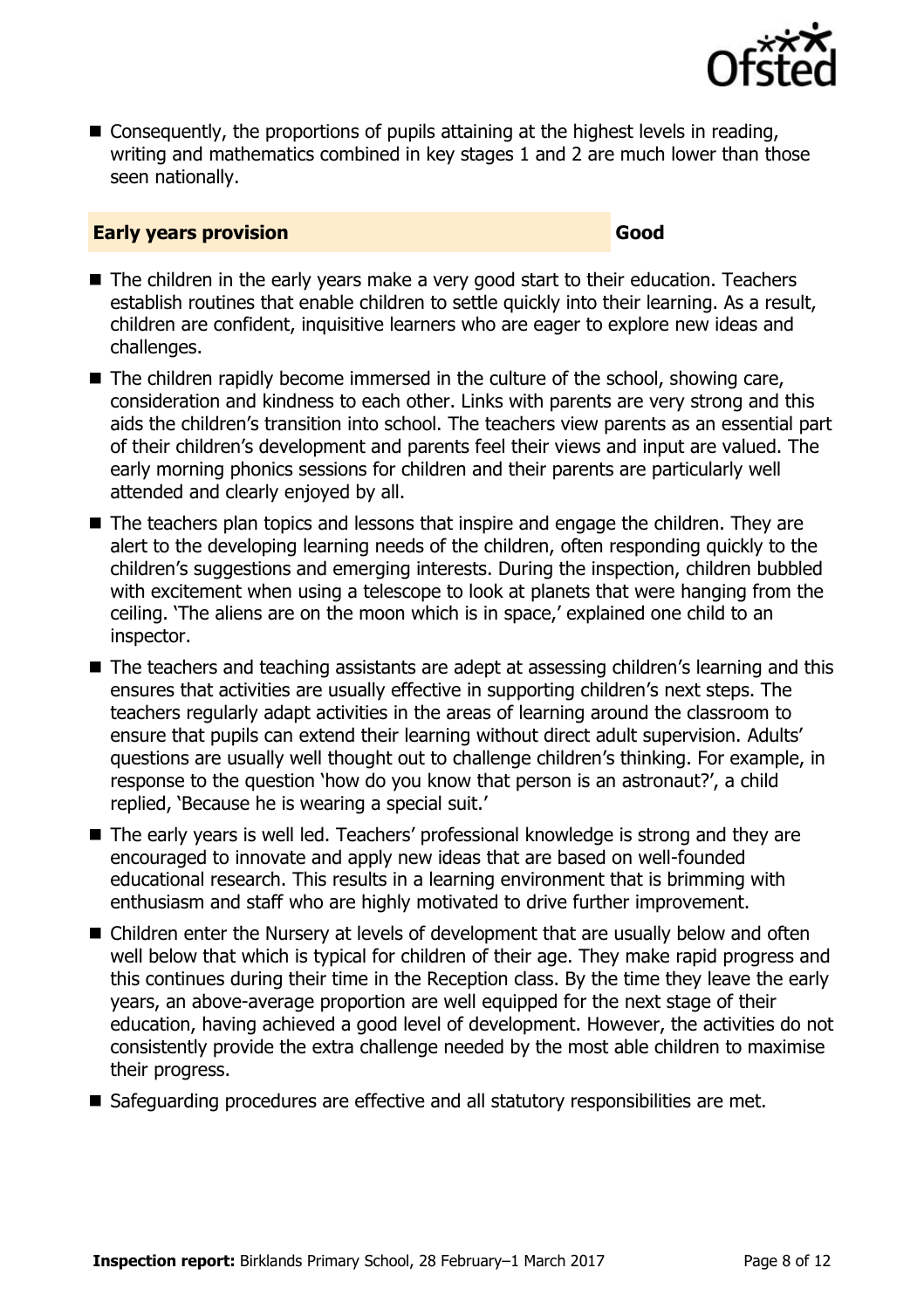

# **School details**

| Unique reference number | 140659          |
|-------------------------|-----------------|
| Local authority         | Nottinghamshire |
| Inspection number       | 10023081        |

This inspection of the school was carried out under section 5 of the Education Act 2005.

| Type of school                      | Primary                      |  |
|-------------------------------------|------------------------------|--|
| School category                     | Academy sponsor-led          |  |
| Age range of pupils                 | 3 to 11                      |  |
| Gender of pupils                    | Mixed                        |  |
| Number of pupils on the school roll | 188                          |  |
| Appropriate authority               | Academy trust                |  |
| Chair                               | Tim Gibbon                   |  |
| <b>Head of school</b>               | Celia Smith                  |  |
| Telephone number                    | 01623 842163                 |  |
| Website                             | www.birklandsschool.co.uk    |  |
| <b>Email address</b>                | office@birklandsschool.co.uk |  |
| Date of previous inspection         | Not previously inspected     |  |

### **Information about this school**

- Birklands Primary School is smaller than the average primary school. Its predecessor school closed in March 2014 after being placed into special measures in May 2013. The school is now an academy, sponsored by the Torch Academy Gateway Trust (which formally changed its name to Nova Education Trust during the inspection on 28 February 2017). This was the school's first inspection as an academy.
- In 2015, the trust removed the former governing body, replacing it with an interim executive board. A new governing body replaced the interim executive board at the start of February 2017. Since January 2017 the school has been led by a recently appointed head of school who was previously the deputy headteacher.
- Pupils in key stages 1 and 2 are taught in single-age classes. Reception-age children attend full time and are taught in the early years classrooms alongside children who attend the school's Nursery for half days.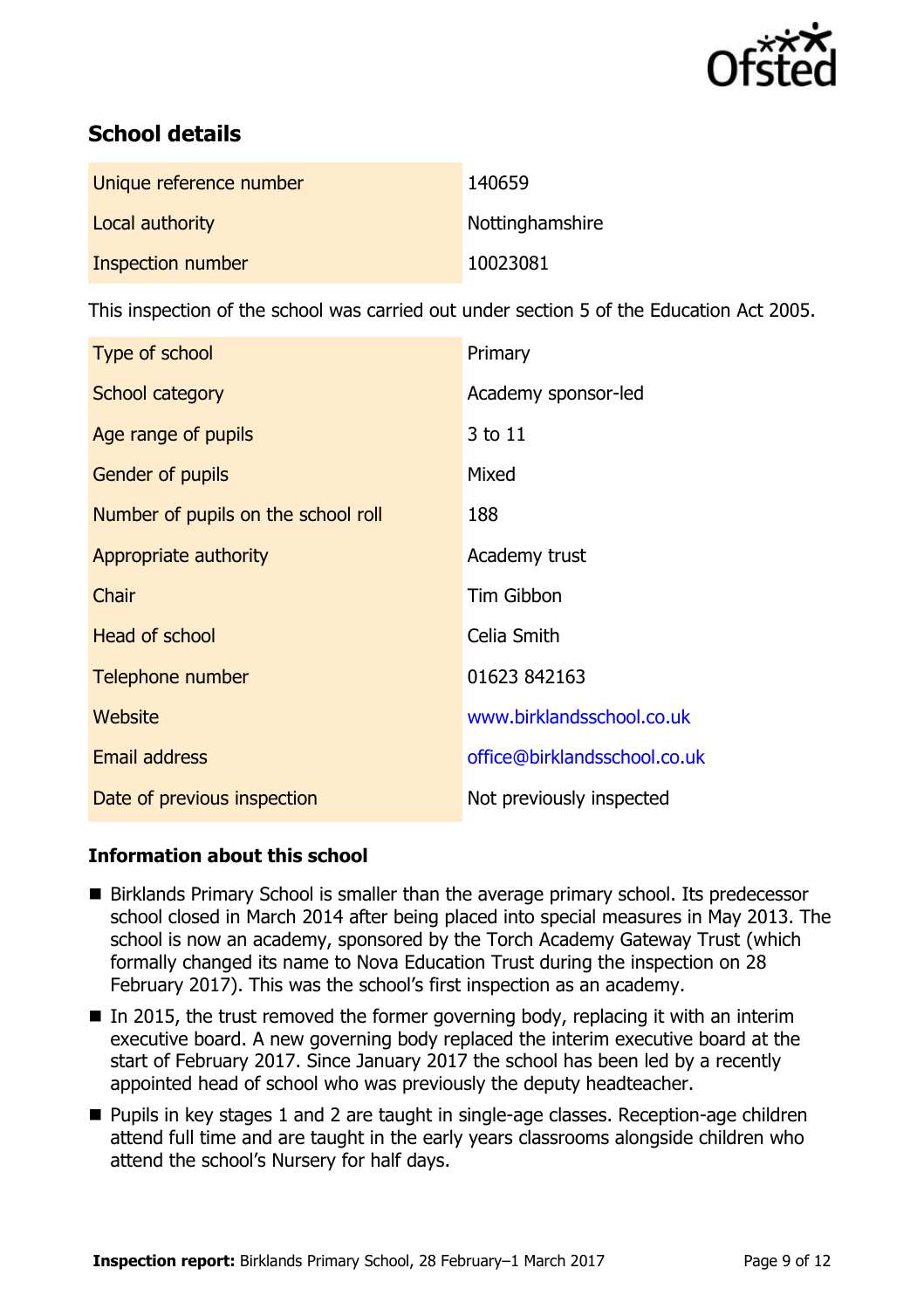

- The majority of pupils are of White British heritage. The proportion of pupils from minority ethnic backgrounds or who speak English as an additional language is well below the national average.
- The proportion of disadvantaged pupils eligible for the pupil premium is above the national average.
- The proportion of pupils who have special educational needs and/or disabilities is broadly in line with the national average.
- In 2016 the school met the national floor standards for pupil achievement.
- The school complies with Department of Education guidance on what academies should publish.
- The school meets requirements on the publication of specified information on its website.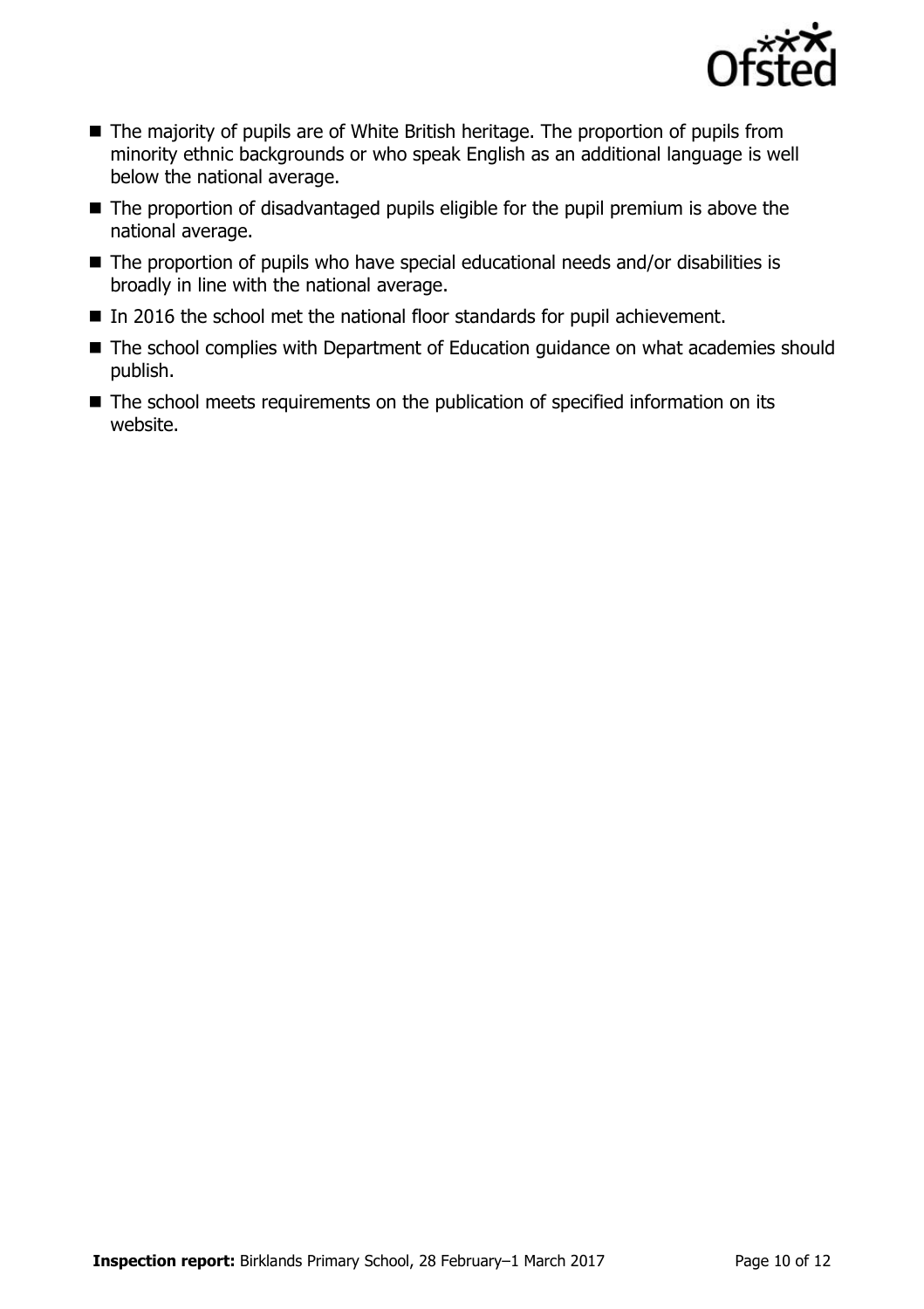

# **Information about this inspection**

- Inspectors observed teaching in all year groups. They observed the teaching of early reading skills and listened to pupils reading. Inspectors talked to pupils about their school and looked at examples of pupils' work.
- Inspectors held meetings with the head of school, executive headteacher, subject leaders, special needs coordinator, representatives of the governing body and officers from the Torch Academies Gateway Trust (Nova Education Trust).
- **Inspectors spoke to parents informally at the start of the school day. They took** account of the 15 responses to the online questionnaire (Parent View).
- Inspectors looked at a range of documents, including: the school's own self-evaluation of current performance and plans for improvement; the school's most recent information on the achievement and progress of pupils; information relating to the safeguarding of pupils; the school's most recent information relating to the attendance of pupils; and minutes from meetings of the school's former interim executive board and the inaugural governing body meeting.

#### **Inspection team**

| Stephen McMullan, lead inspector | Her Majesty's Inspector |
|----------------------------------|-------------------------|
| Kate Nash                        | Ofsted Inspector        |
| <b>Fiona Rigby</b>               | <b>Ofsted Inspector</b> |